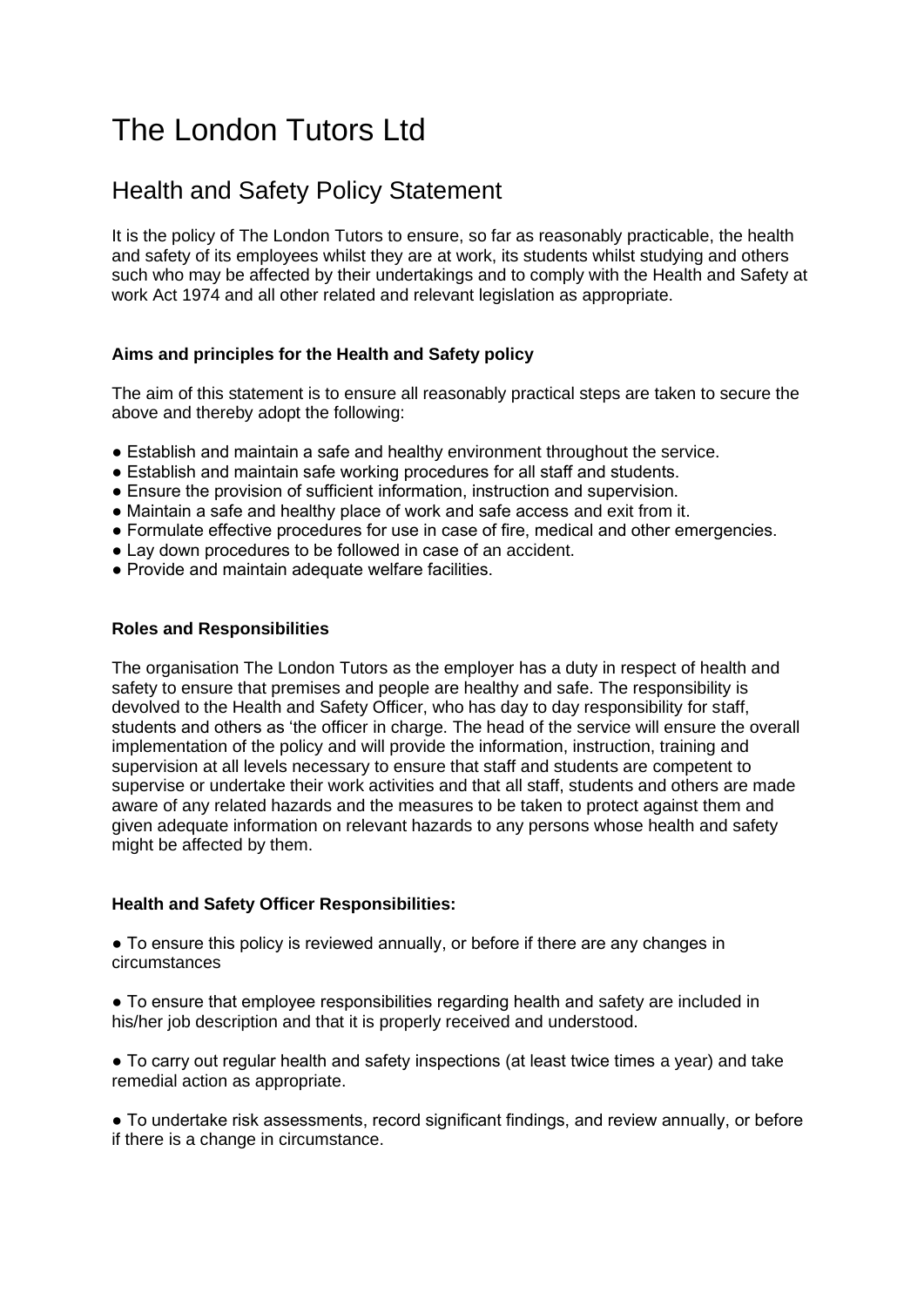● To receive and deal promptly with raised issues or complaints about unsafe premises, equipment or work practices.

- To ensure that emergency evacuation procedures are in place and tested where needed.
- To ensure that adequate first aid provision is available and kept up to date.
- To monitor and review all health and safety policies and procedures.

● To be the focal point for day-to-day references on health and safety and will provide advice or indicate sources of advice to both staff and students.

● Identifying hazards and conducting formal risk assessments when appropriate in order to minimise the risk for all activities undertaken by us.

• Know the special safety measures and arrangements to be adopted in their own working areas and to ensure they are applied

● Have a duty to report all health and safety concerns to the Health and Safety lead.

● All staff and volunteers will be informed of their responsibilities regarding Health and Safety through their induction.

• Know and apply the emergency procedures in respect of fire and first aid where required and in line with the premises they are working in

• To always Supervise students

● Exercise effective supervision of the students and to know the emergency procedures and to carry them out.

● Know the special safety measures to be adopted in their own teaching areas and ensure they are applied.

- Give clear instructions and warnings as often as necessary.
- Follow safe working procedures personally.

Students are expected to; Observe all safety rules of the service and the instructions of all staff given in an emergency. Use and not wilfully misuse, neglect or interfere with things provided for his/her safety.

Activities The Head of Service and management team will ensure that risk assessments are undertaken and cover all aspects of external activities that take place. This is applicable to examination and assessments as well, and this is detailed in separate policies. Significant findings of all risk assessments will be reported, and appropriate actions taken to all relevant staff who may be affected. The Head of Service or delegated responsible person will check that the implemented actions have removed/reduced the risks.

All The London Tutors risk assessments will be reviewed on an annual basis or at such time that this is deemed necessary.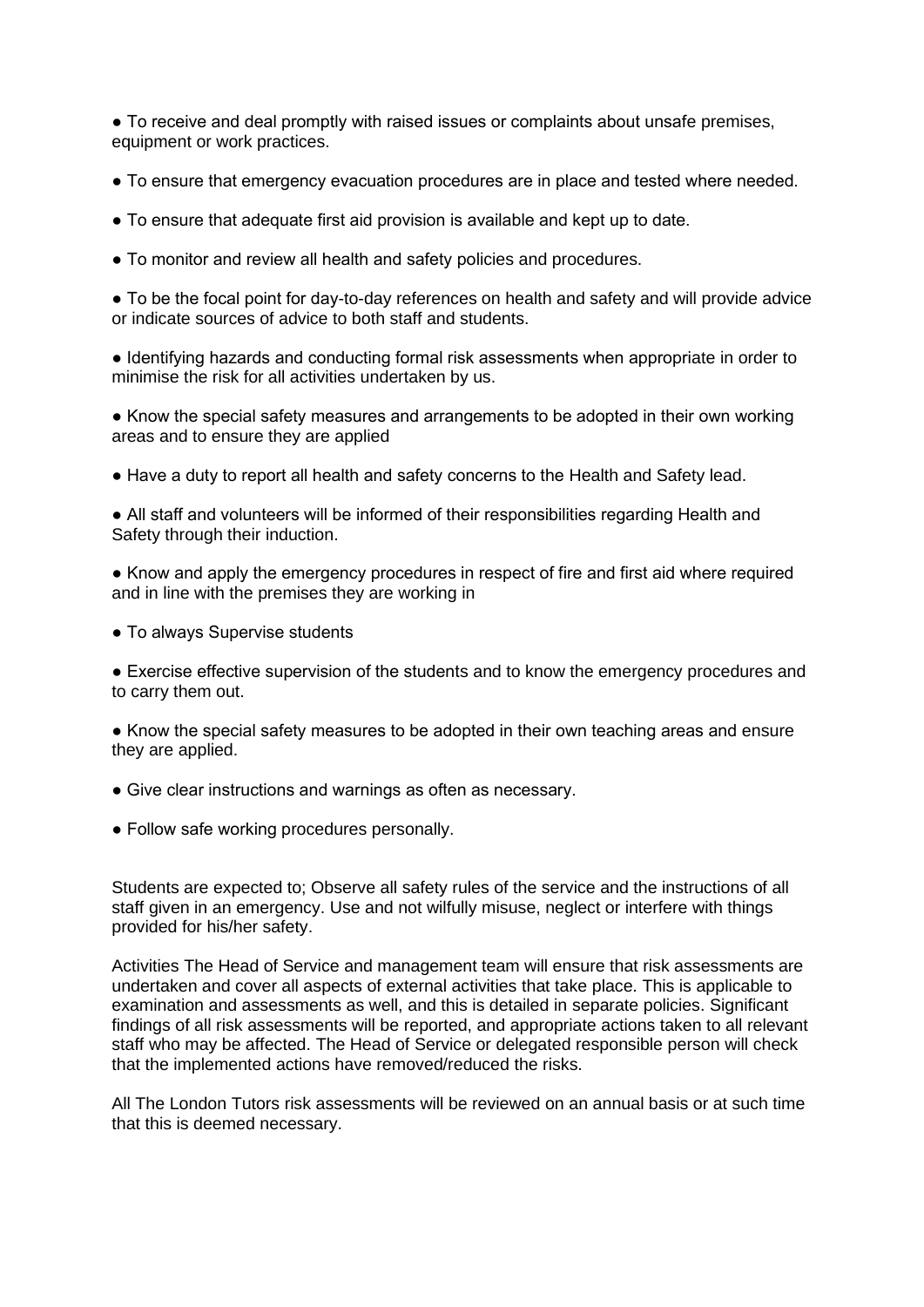#### **Medication**

At this time, the responsibility for students taking medicines as part of a course of treatment remains with the parents. The student must however self-administer. Staff are not permitted to administer medication to students.

# **First Aid**

Tutors should endeavour to carry a suitable first aid kit with them when tutoring in schools. Each box contains only first aid equipment and a list of contents. First aid items and boxes are replenished as necessary and audited on a monthly basis. Staff should raise any equipment needs to DK Patel. If anyone should become ill or suffer injury because of an accident the procedures below should be followed.

Following an accident, however slight, the accident book must be completed. The accident book is kept in the London Tutors' office. Accident and incident report forms are to be emailed to the group email [info@thelondontutors.co.uk](mailto:info@thelondontutors.co.uk)

# **First Aid Procedure**

First aid should be rendered, but only as far as knowledge and skill permit. The casualty should be given all possible reassurances, and if necessary, removed from danger. Only authorised, trained First Aiders/Appointed Persons should administer any First Aid. That being said, at this time, first aid should not be administered unless you have shown the management team evidence of your training.

Transport to hospital If an ambulance is required, the emergency "999" service should be used. In all cases, a parent or guardian must provide permission before a student is allowed to travel to the nearest hospital. Parents/carers must be informed immediately if tuition is not taking place in the school. It may be appropriate to transport a pupil to a casualty department without using the ambulance service, but it should be noted that this should always be on a voluntary basis. If a pupil refuses to attend casualty, parents/carers must be informed immediately to decide the most appropriate course of action. No casualty should be allowed to travel to the hospital unaccompanied.

# **Accident Reporting**

In the event of an accident (however minor), incident or violent event, and involving employees, visitors or students the reporting form must be completed. The affected person (or any person acting on behalf of the affected person) should complete and sign the appropriate form. The original form must be retained in the accident file, and photocopies distributed as required. All accidents should be reported and investigated for continuous learning opportunities and to prevent further incidents or accidents from occurring, and these investigations are in line with our safeguarding practices to ensure that we are fully compliant. Accident and incident report forms are to be emailed to the group email info@thelondontutors.co.uk